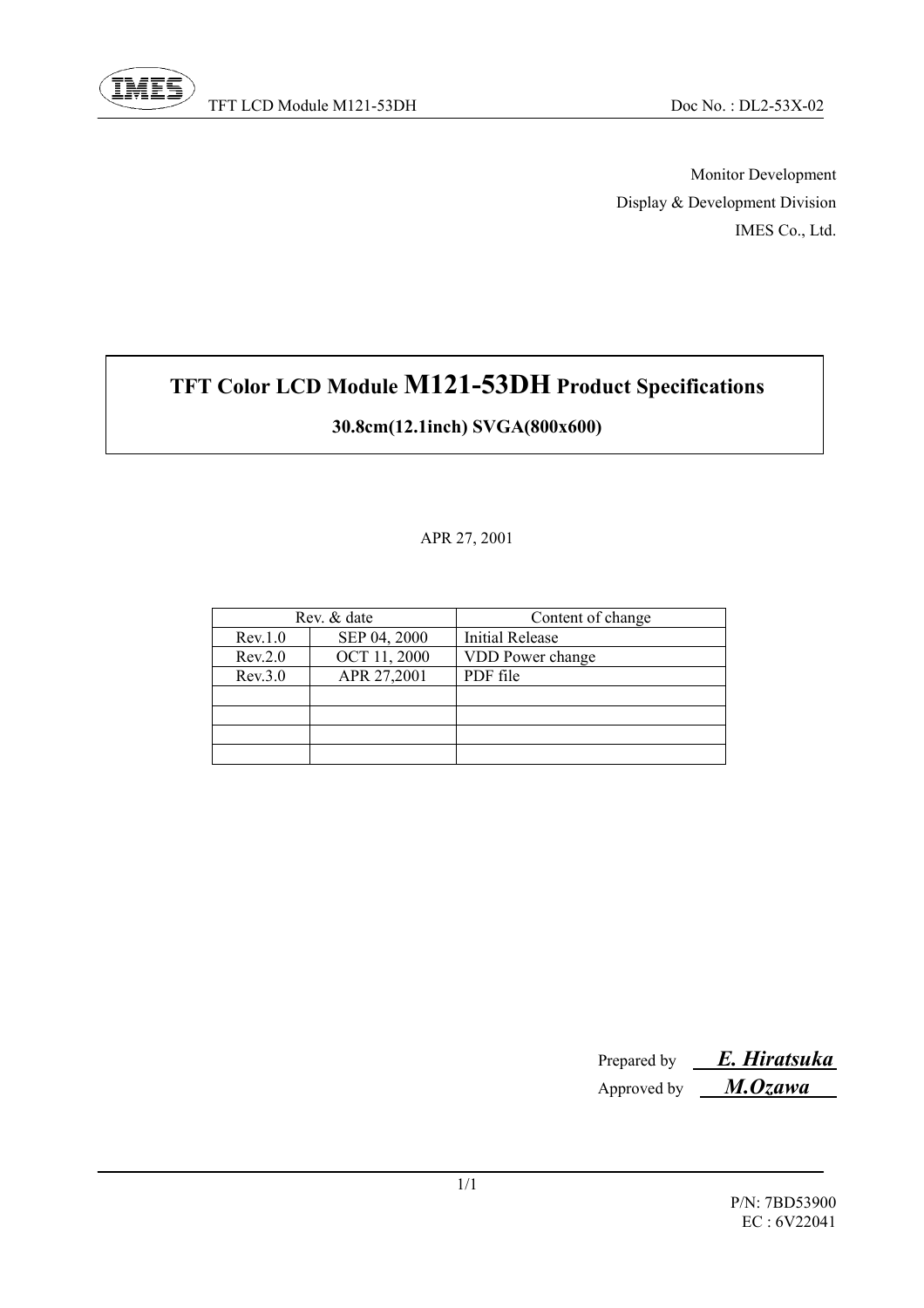

#### **Scope**

M121-53DH is a TFT LCD color module to be designed to realize the largest screen on A4 size notebook style personal computer, PC monitor and industry application. In addition to its large screen, the characteristics of this module are high luminance, light weight, slim/thin outline, low power consumption and high resolution of SVGA (800x600) capability.

#### . 30.8cm(12.1 inch) diagonal **.** Notebook PCs

- **. Native 262k colors (R/G/B 6 bit each) . Monitors**
- **. SVGA 800 x 600 pixels**
- **. Low Reflection (Black Matrix)**
- **. Two lamps backlight**
- **. 250 cd/m<sup>2</sup> high luminance** 
	- **. 278mm x 205mm x 12mm typ.**

 **(Need min. 3mm clearance from lamp cables)** 

- **. 465 g typ.**
- **. 7.85 W typ.**

#### **Notes**

 **. The construction of M121-53DH is to add a TTL RGB to LVDS conversion card (SN75LVDS84) to M121-53DR (LVDS input) TFT LCD Module. Therefore, the input of M121-53DH is compatible to M121-53HR.** 

This module does not contain an inverter card for backlight.

The LCD cell is supplied from IBM.

#### **Features**ȀȀȀȀȀȀȀȀȀȀȀȀȀȀȀȀȀȀȀȀȀ **Application**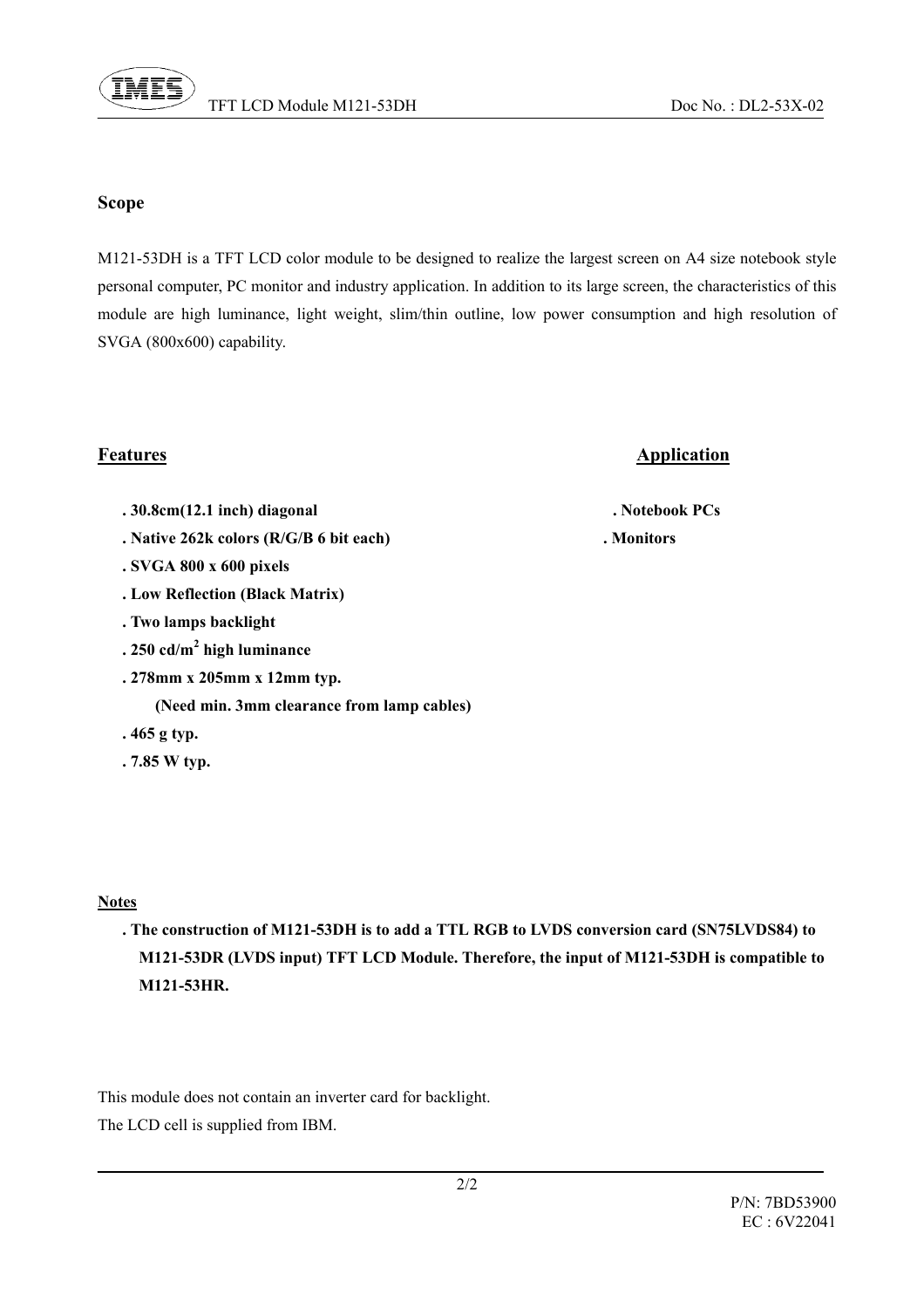

## **1. Characteristics Summary**

| Screen Diagonal                          | 30.8cm $(12.1")$                                     |  |  |  |  |
|------------------------------------------|------------------------------------------------------|--|--|--|--|
| Active Area                              | $246.0mm(H)$ x 184.5mm(V)                            |  |  |  |  |
| Pixel Format                             | $800(x3)$ x 600                                      |  |  |  |  |
| Pixel Pitch                              | 0.3075(per one triad) x 0.3075                       |  |  |  |  |
| Pixel Arrangement                        | R,G,B Vertical Stripe                                |  |  |  |  |
| Display Mode                             | Normally White                                       |  |  |  |  |
| White Luminance                          | $250 \text{ cd/m}^2$ typ.                            |  |  |  |  |
|                                          | (CFL Discharge Current = $5.0$ mA <sub>rms</sub> x2) |  |  |  |  |
| <b>Contrast Ratio</b>                    | 150 : 1 typ.                                         |  |  |  |  |
| Viewing Angle [Degrees]                  | Horizontal<br>(Right)<br>40 min                      |  |  |  |  |
|                                          | $K>=10$<br>(Left)<br>40 min                          |  |  |  |  |
| K:Contrast Ratio                         | (Upper)<br>Vertical<br>$10 \text{ min}$              |  |  |  |  |
|                                          | $K>=10$<br>(Lower)<br>$20 \text{ min}$               |  |  |  |  |
| Optical Rise Time/Fall Time              | 30 msec typ.                                         |  |  |  |  |
| Nominal Input Voltage VDD                |                                                      |  |  |  |  |
|                                          | $+3.3$ V                                             |  |  |  |  |
| Power Consumption (w/o inverter)         |                                                      |  |  |  |  |
| (VDD line $+$ two lamps input line)      | 7.85 W typ.                                          |  |  |  |  |
| Weight                                   | 465 grams typ.                                       |  |  |  |  |
| Physical Size                            | 278mm x 205mm x 12mm typ.                            |  |  |  |  |
|                                          | (Need min 3mm clearance from lamp cables.            |  |  |  |  |
| <b>Electrical Interface</b>              | Digital Video Signals                                |  |  |  |  |
|                                          | (6-bit for each Corlor G/B)                          |  |  |  |  |
|                                          | Sync. Signal (x4)                                    |  |  |  |  |
| Supported colors                         | Native 262k colors                                   |  |  |  |  |
| Screen Criteria                          | DOT defect:                                          |  |  |  |  |
|                                          | <b>LIT</b><br>$\div 6$                               |  |  |  |  |
|                                          | <b>UNLIT</b>                                         |  |  |  |  |
|                                          | <b>Total DOT Defect</b><br>:15                       |  |  |  |  |
|                                          | Double LIT<br>$\therefore$ 2                         |  |  |  |  |
|                                          | Double UNLIT<br>$\frac{1}{2}$ =                      |  |  |  |  |
|                                          | Distance LIT<br>$:3$ , 20mm                          |  |  |  |  |
|                                          | Line Defect:                                         |  |  |  |  |
|                                          | No line Defect                                       |  |  |  |  |
| Backlight lamp life                      | 30,000 Hours under following condition.              |  |  |  |  |
| (Luminance becomes half value of initial | - Temp = $25 \text{ degC}$                           |  |  |  |  |
| value.)                                  | - Continues power on                                 |  |  |  |  |
| <b>Temperature Range</b>                 |                                                      |  |  |  |  |
|                                          |                                                      |  |  |  |  |
| Operating                                | $+0$ to $+50$ degC                                   |  |  |  |  |
| Storage                                  | -20 to $+60$ degC                                    |  |  |  |  |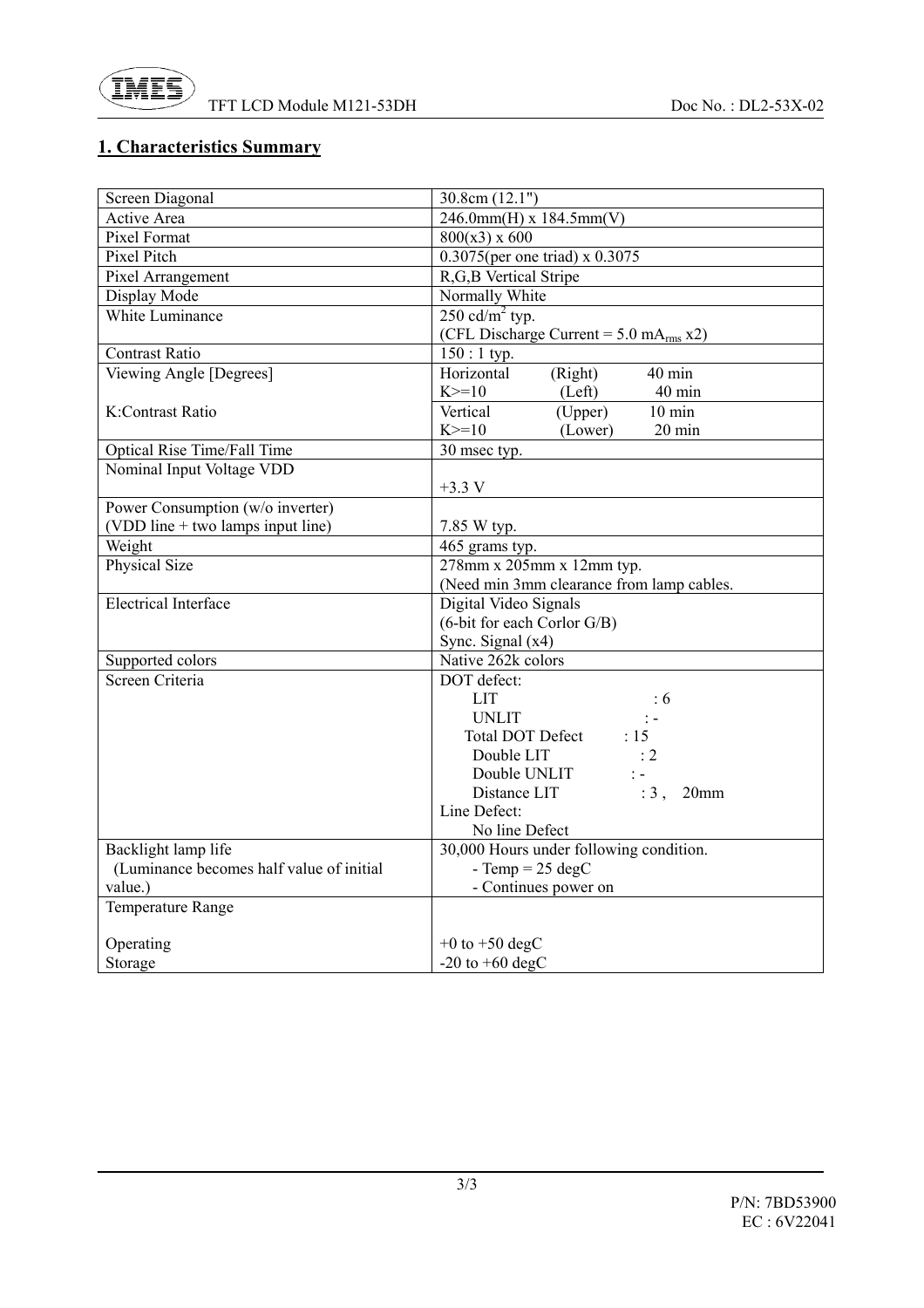

## **2. Absolute Maximum Ratings**

#### Electrical Absolute Maximum Ratings

| Rating                      | <b>Symbol</b> | <b>Value</b>     | Unit        | <b>Conditions</b>                                              |
|-----------------------------|---------------|------------------|-------------|----------------------------------------------------------------|
| Supply Voltage              | <b>VDD</b>    | $-0.3$ to $+4.0$ | V           |                                                                |
| Lamp ignition Itage         | Vcfl          | 1500             | <b>Vrms</b> | At $0 \text{ degreeC}$                                         |
| <b>CFL</b> Discharge Crrent | <b>Icfl</b>   | 5.5              | mArms       | Exclude inrush current                                         |
| CFL Inrush Current          | <b>Ircfl</b>  | 30               | $mA0-p$     | With Max. duration $= 50$ (mSec)                               |
| CFL Driving equency         | fcfl          | 30 to 70         | kHz         | At 25 degreeC                                                  |
| <b>Static Electricity</b>   |               |                  |             | Operators should be grounded in<br>handling the TFT LCD Module |

#### Environmental Absolute Maximum Ratings

| Rating                       | <b>Symbol</b> | <b>Value</b>             | Unit | <b>Conditions</b>                             |
|------------------------------|---------------|--------------------------|------|-----------------------------------------------|
| <b>Storage Temperature</b>   | <b>TST</b>    | $-20$ to $+60$           | degC | At the glass surface                          |
| <b>Operation Temperature</b> | <b>TOP</b>    | 0 to $+50$               | degC | At the glass surface                          |
| <b>Operation Humidity</b>    |               | 8 to 95                  | %RH  | Max wet bulb temp. 29 degC<br>No condensation |
| Vibration                    |               | 1.5                      | G    | $10-200$ Hz, X, Y, Z (Note1)                  |
| Trapezoidal Shock            |               | 50                       | G    | $18$ msec, $\pm$ /-X,Y,Z (Note1)              |
| Corrosive Gas                |               | <b>Not</b><br>Acceptable |      |                                               |

 Note 1: At testing Vibration and Shock, the fixture in holding the Module to be tested have to be hard rigid enough so that the Module would not be twisted or bent by the fixture.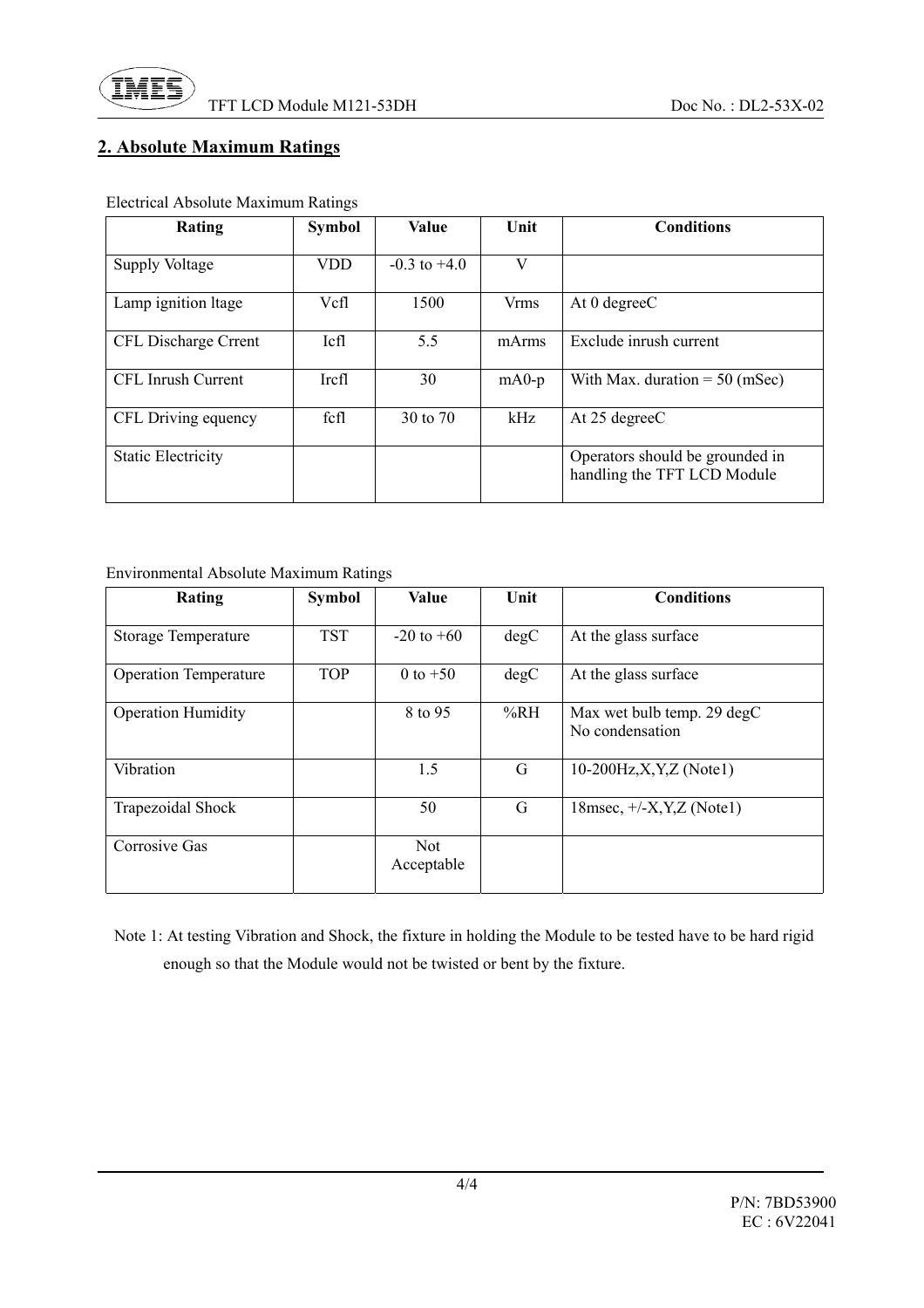



## **3. Color Arrangement**

|                |             |             |                |  |  |  |  |  |  |  |              |                | $800\mathrm{TH}$ |  |
|----------------|-------------|-------------|----------------|--|--|--|--|--|--|--|--------------|----------------|------------------|--|
|                |             |             |                |  |  |  |  |  |  |  |              |                | <b>TRIAD</b>     |  |
| $1S T$         | ${\bf R}$   | ${\bf G}$   | $\, {\bf B}$   |  |  |  |  |  |  |  | ${\bf R}$    | ${\bf G}$      | $\, {\bf B}$     |  |
| ${\rm LINE}$   | ${\bf R}$   | ${\bf G}$   | $\, {\bf B}$   |  |  |  |  |  |  |  | ${\bf R}$    | ${\bf G}$      | $\, {\bf B}$     |  |
|                | $\mathbf R$ | G           | $\mathbf{B}$   |  |  |  |  |  |  |  | R            | $\overline{G}$ | $\, {\bf B}$     |  |
|                | ${\bf R}$   | $\mathbf G$ | $\overline{B}$ |  |  |  |  |  |  |  | $\mathbb{R}$ | ${\bf G}$      | $\, {\bf B}$     |  |
|                |             |             |                |  |  |  |  |  |  |  |              |                |                  |  |
|                |             |             |                |  |  |  |  |  |  |  |              |                |                  |  |
|                |             |             |                |  |  |  |  |  |  |  |              |                |                  |  |
|                |             |             |                |  |  |  |  |  |  |  |              |                |                  |  |
|                |             |             |                |  |  |  |  |  |  |  |              |                |                  |  |
|                |             |             |                |  |  |  |  |  |  |  |              |                |                  |  |
|                |             |             |                |  |  |  |  |  |  |  |              |                |                  |  |
|                |             |             |                |  |  |  |  |  |  |  |              |                |                  |  |
|                |             |             |                |  |  |  |  |  |  |  |              |                |                  |  |
|                | $R$ .       | ${\bf G}$   | $\, {\bf B}$   |  |  |  |  |  |  |  | ${\bf R}$    | ${\bf G}$      | $\, {\bf B}$     |  |
| $600^{\rm TH}$ | ${\bf R}$   | ${\bf G}$   | $\mathbf B$    |  |  |  |  |  |  |  | ${\bf R}$    | G              | Β                |  |
| <b>LINE</b>    |             |             |                |  |  |  |  |  |  |  |              |                |                  |  |
|                |             |             |                |  |  |  |  |  |  |  |              |                |                  |  |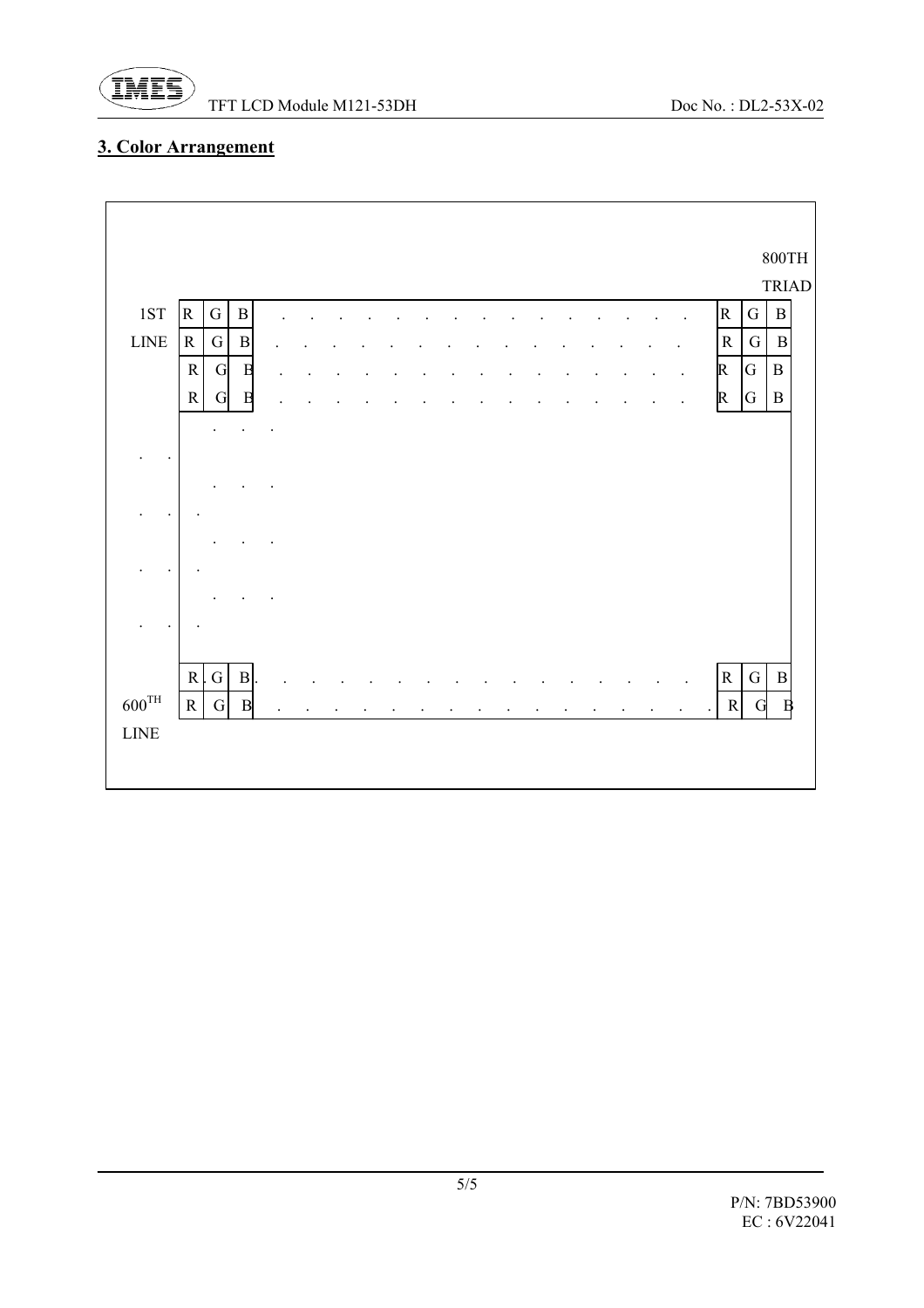

## **4. Block Diagram**



Connector

 $(3\text{pin})$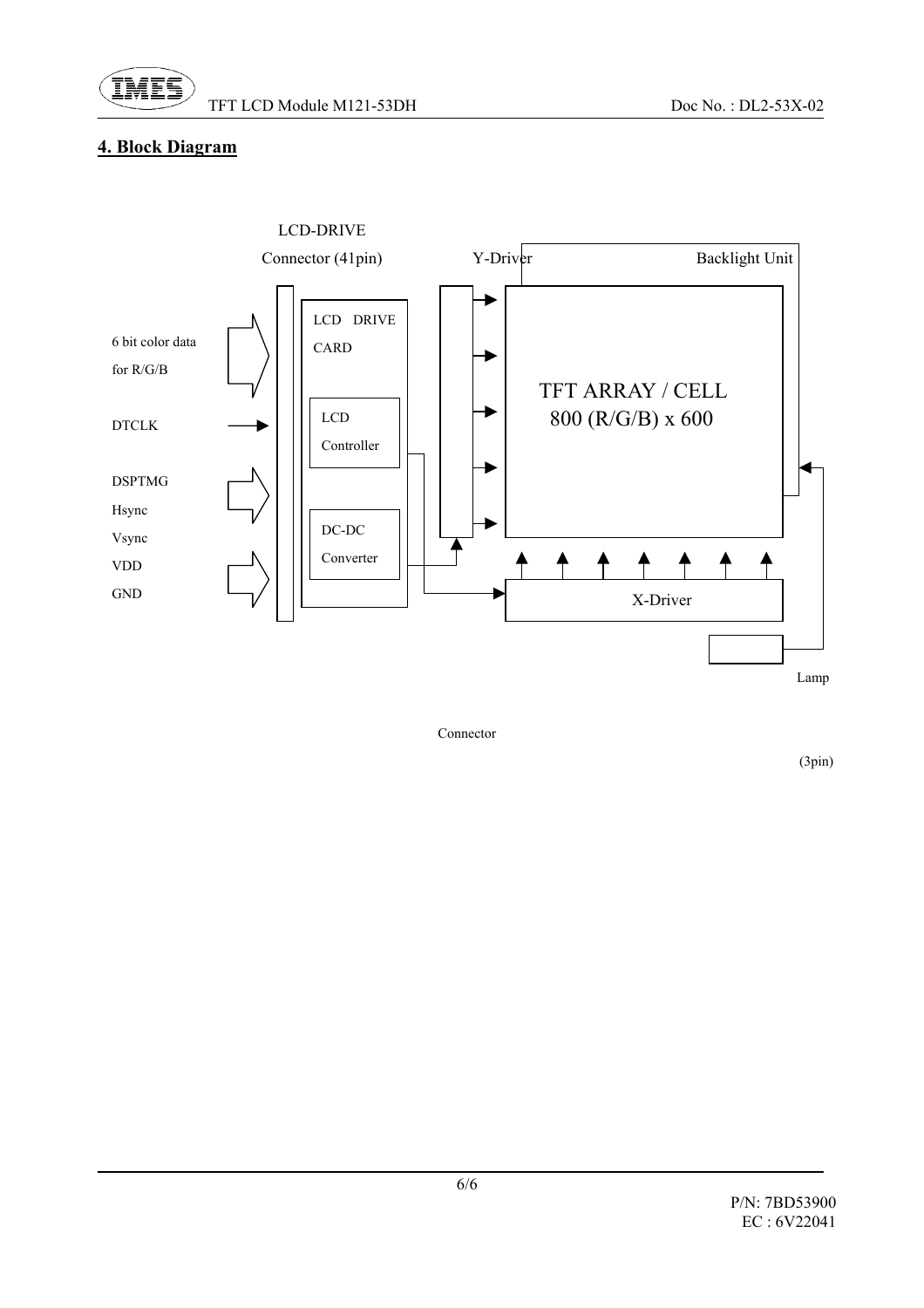#### **5. Signal Interface**

#### **5.1 Connectors**

Physical interface is described as for the connector on module.

These connectors are capable of accommodating the following signals and will be following components.

|                            | Supplier Name | Supplier's Part Number |
|----------------------------|---------------|------------------------|
| <b>LCD Drive Connector</b> | <b>HIROSE</b> | $DF9B-41P-1V$          |
| Mating Connector           | <b>HIROSE</b> | $DF9B-41S-1V$          |

|                  | Supplier Name | Supplier's Part number             |
|------------------|---------------|------------------------------------|
| Lamp Connector   |               | <b>BHR-04VS-1</b><br>SBH-001T-P0.5 |
| Mating connector |               | $SM04(4.0)B-BHS-1-TB$              |

#### **5.2 Signal for LCD Drive Connector**

| Pin#            | Signal Name  | Pin#            | Signal name  |  |
|-----------------|--------------|-----------------|--------------|--|
| $\mathbf{1}$    | <b>GND</b>   | $\overline{2}$  | -DTCLK       |  |
| $\overline{3}$  | <b>GND</b>   | $\overline{4}$  | <b>HSYNC</b> |  |
| $\overline{5}$  | <b>VSYNC</b> | 6               | <b>GND</b>   |  |
| $\overline{7}$  | <b>GND</b>   | 8               | <b>GND</b>   |  |
| $\overline{9}$  | $+$ RED0     | 10              | $+$ RED1     |  |
| $\overline{11}$ | $+$ RED2     | $\overline{12}$ | GND          |  |
| 13              | $+RED3$      | 14              | $+$ RED4     |  |
| 15              | $+$ RED5     | 16              | <b>GND</b>   |  |
| $\overline{17}$ | <b>GND</b>   | $\overline{18}$ | <b>GND</b>   |  |
| 19              | $+GREFNO$    | 20              | $+GREFN1$    |  |
| 21              | $+GREFN2$    | 22              | <b>GND</b>   |  |
| 23              | $+GREEN3$    | 24              | $+GREEN4$    |  |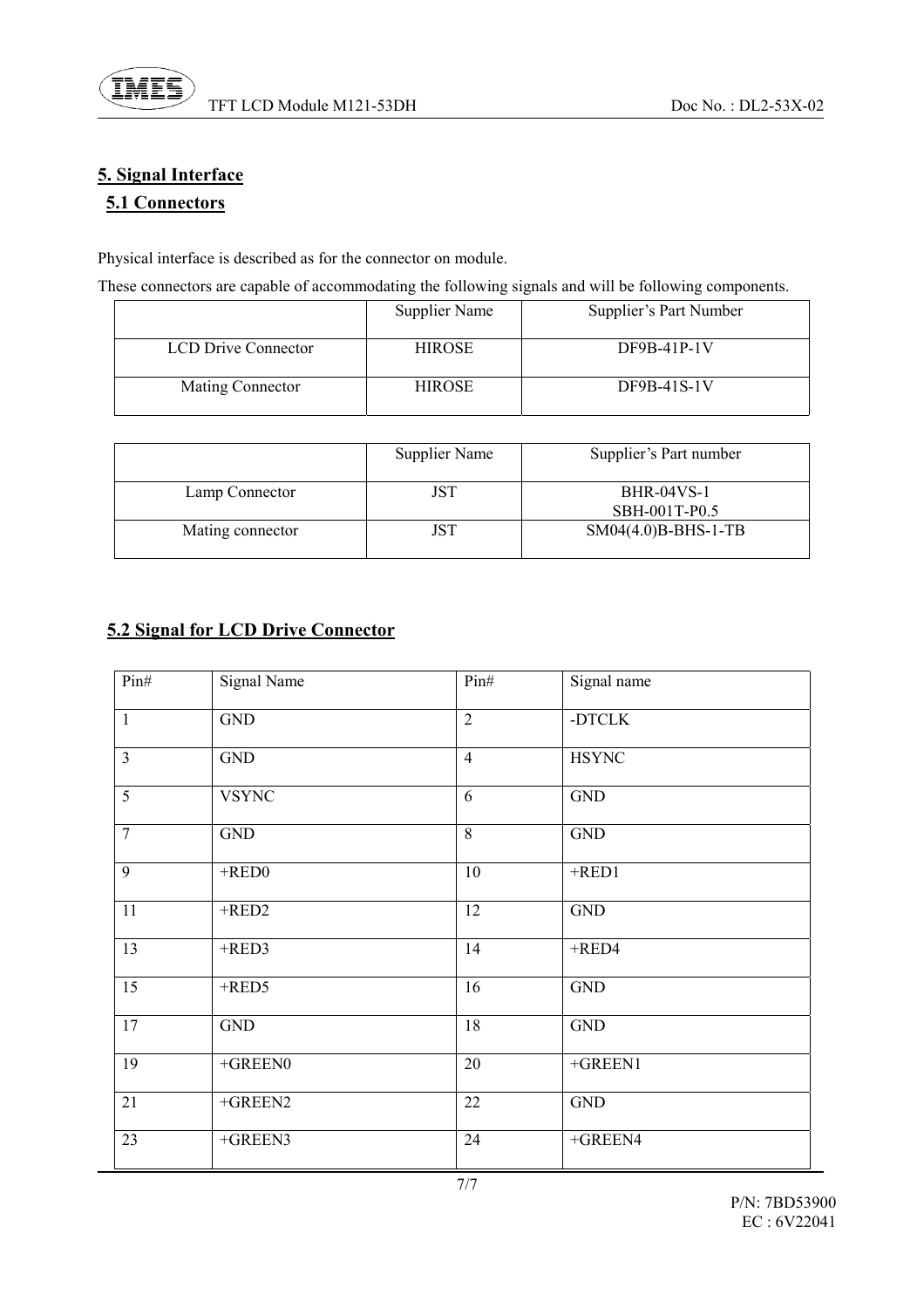

TFT LCD Module M121-53DH Doc No.: DL2-53X-02

| 25 | $+GREEN5$     | 26 | <b>GND</b>    |  |
|----|---------------|----|---------------|--|
| 27 | <b>GND</b>    | 28 | <b>GND</b>    |  |
| 29 | $+$ BLUE0     | 30 | $+BLUE1$      |  |
| 31 | $+$ BLUE2     | 32 | <b>GND</b>    |  |
| 33 | +BLUE3        | 34 | +BLUE4        |  |
| 35 | +BLUE5        | 36 | <b>GND</b>    |  |
| 37 | +DSPTMG       | 38 | Reserved      |  |
| 39 | $VDD (+3.3V)$ | 40 | $VDD (+3.3V)$ |  |
| 41 | Reserved      |    |               |  |

Note 1: 'Reserved' pins are not allowed to connect any other line.

Note 2: Voltage levels of all input signals are CMOS compatible (except VDD).

 This module shall contain column are row drivers to address any given pixel. The host attached PC system shall supply 18 bits (6bits per each color) data and 4-sync signals to these drivers and power supply for backlight. These interface signals and their timing relationship are described below.

| Pin No. | <b>Signal Name</b> |                    | <b>Description</b>                                                         |
|---------|--------------------|--------------------|----------------------------------------------------------------------------|
| 15      | $+RED5$            | Red Data 5 (MSB)   |                                                                            |
| 14      | $+$ RED4           | Red Data 4         |                                                                            |
| 13      | $+RED3$            | Red Data 3         |                                                                            |
| 11      | $+$ RED2           | Red Data 2         |                                                                            |
| 10      | $+$ RED1           | Red Data 1         |                                                                            |
| 9       | $+$ RED0           | Red Data 0 (LSB)   |                                                                            |
|         |                    | Red-Pixel-Data:    | Each red pixel's brightness data consists of<br>these 6 bits pixel data.   |
| 25      | $+GREFN5$          | Green Data 5 (MSB) |                                                                            |
| 24      | $+GREEN4$          | Green Data 4       |                                                                            |
| 23      | $+GREEN3$          | Green Data 3       |                                                                            |
| 21      | $+GREFN2$          | Green Data 2       |                                                                            |
| 20      | $+GREFN1$          | Green Data 1       |                                                                            |
| 19      | $+GREENO$          | Green Data 0 (LSB) |                                                                            |
|         |                    | Green-Pixel-Data:  | Each Green pixel's brightness data consists<br>of these 6 bits pixel data. |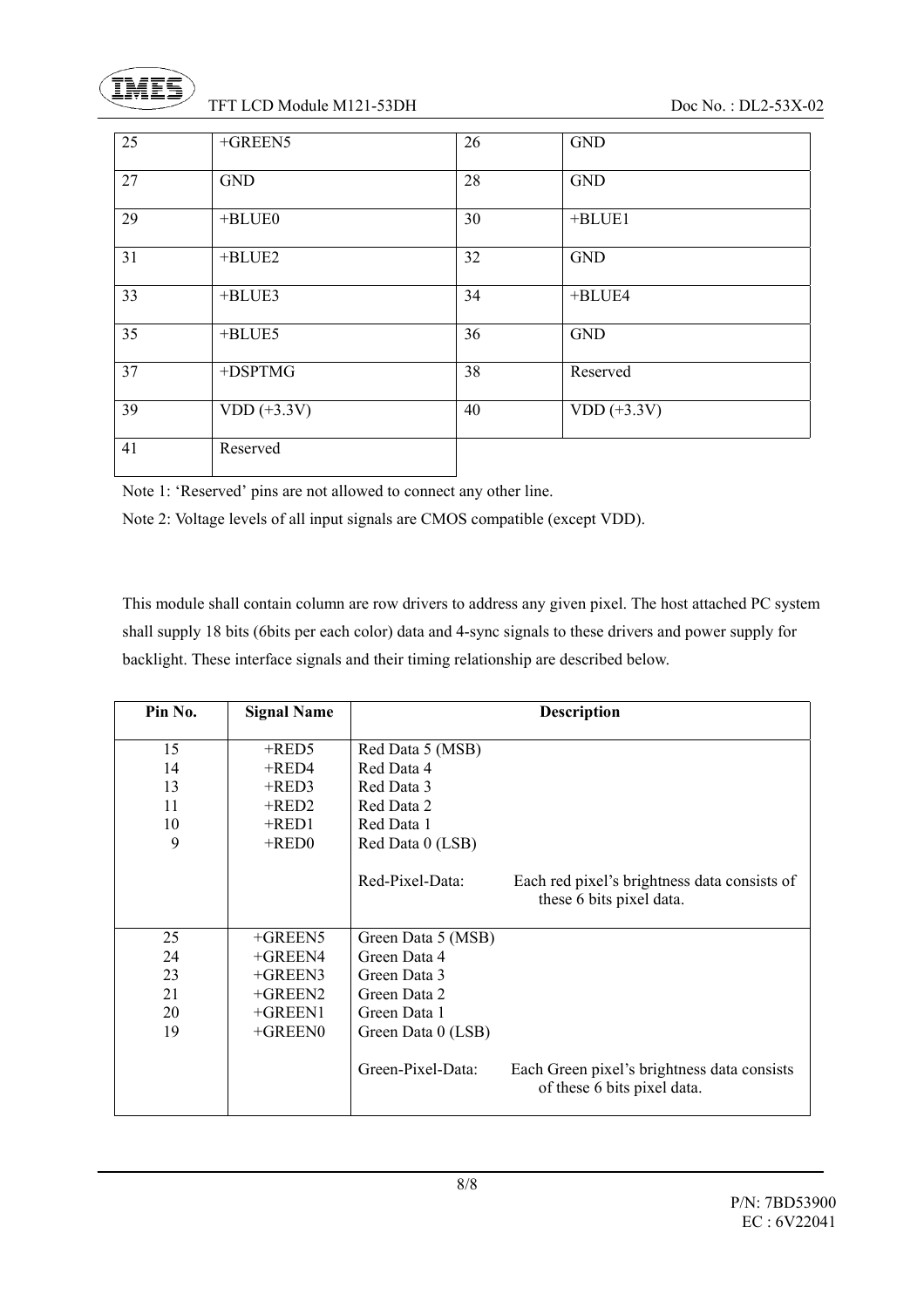

| 35<br>34<br>33<br>31<br>30<br>29                       | +BLUE5<br>+BLUE4<br>+BLUE3<br>+BLUE2<br>$+$ BLUE1<br>$+$ BLUE0 | Blue Data 5 (MSB)<br>Blue Data 4<br>Blue Data 3<br><b>Blue Data 2</b><br><b>Blue Data 1</b><br>Blue Data 0 (LSB) |                                                                                                                                                                                    |
|--------------------------------------------------------|----------------------------------------------------------------|------------------------------------------------------------------------------------------------------------------|------------------------------------------------------------------------------------------------------------------------------------------------------------------------------------|
|                                                        |                                                                | Blue-Pixel-Data:                                                                                                 | Each Blue pixel's brightness data consists<br>of these 6 bits pixel data.                                                                                                          |
| $\overline{2}$                                         | -DTCLK                                                         | Data Clock:<br>data<br>data shall                                                                                | The typical frequency is 40.00MHz.<br>The signal is used to strobe the pixel<br>and +DSPTMG signals. All pixel<br>be valid at the falling edge when the<br>+DSPTMG signal is high. |
| 37                                                     | +DSPTMG                                                        | Display Timing:<br>the<br>displayed.                                                                             | This signal strobed at falling edge of<br>-DTCLK. When the signal is high,<br>pixel data shall be valid to be                                                                      |
| 5                                                      | <b>VSYNC</b>                                                   | Vertical Sync:                                                                                                   | The signal is synchronized to -DTCLK.                                                                                                                                              |
| $\overline{4}$                                         | <b>HSYNC</b>                                                   | Horizontal Sync:                                                                                                 | The signal is synchronized to -DTCLK.                                                                                                                                              |
| 39,40                                                  | <b>VDD</b>                                                     | $+3.3V$                                                                                                          |                                                                                                                                                                                    |
| 1,3,6,7,8,12,<br>16, 17, 18, 22,<br>26, 27, 28, 32, 36 | <b>GND</b>                                                     | <b>Signal Ground</b>                                                                                             |                                                                                                                                                                                    |
| 38,41                                                  |                                                                | Reserved:                                                                                                        | No connection (Signal reserved)                                                                                                                                                    |

Note: Output signals from system shall be low or Hi-Z state when VDD is off.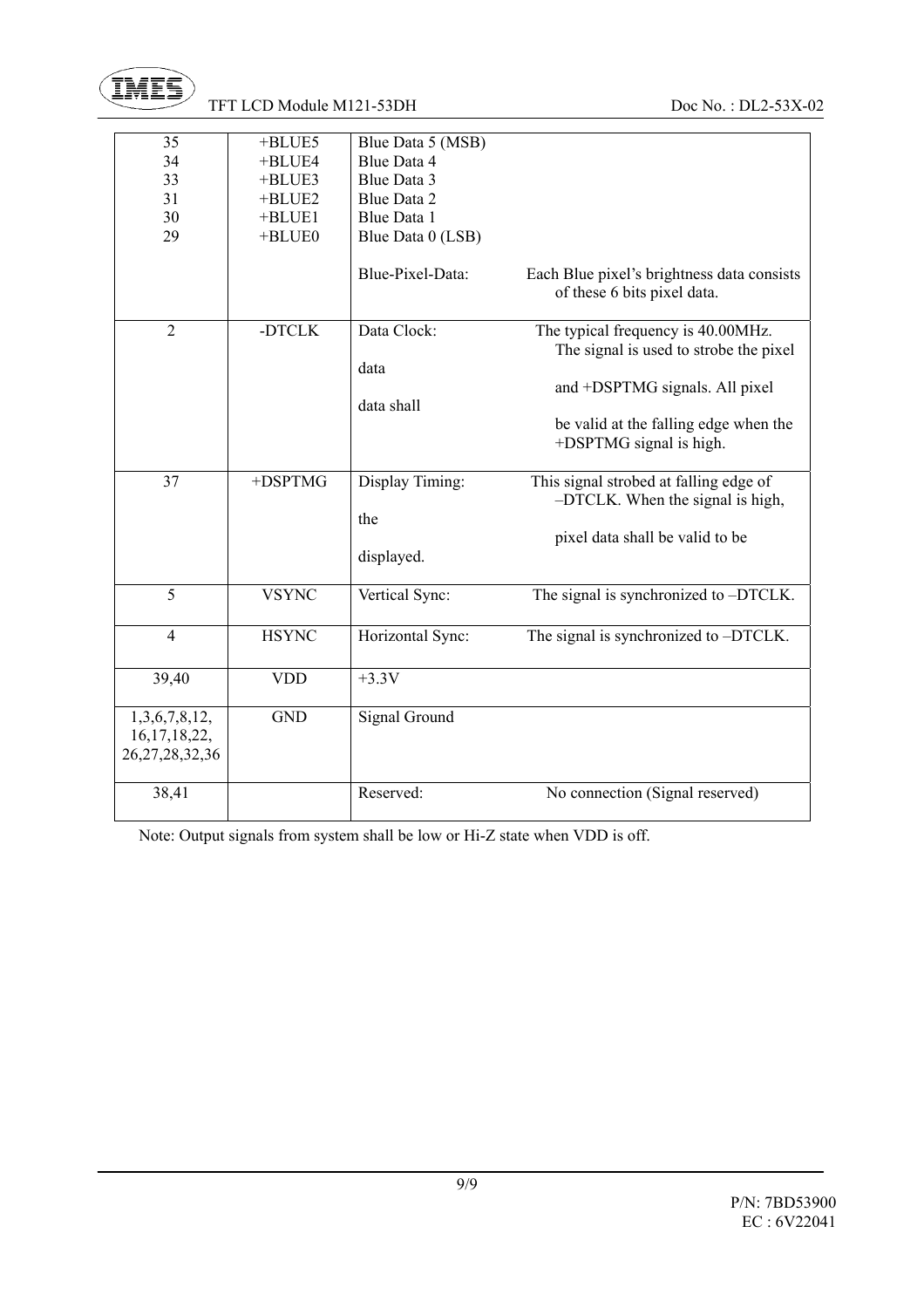## **5.3 Signal Specification**

 Voltage levels of all input signals are CMOS compatible (except VDD). Each signal characteristics are as follows;

| Parameter | Condition                                                    | Min.     | Max.       | Unit |
|-----------|--------------------------------------------------------------|----------|------------|------|
| Vih       | High level input voltage<br>R/G/B, DTCLK<br>DSPTMG, H/V SYNC | 0.7xVDD  | <b>VDD</b> | V    |
| Vil       | Low level input voltage<br>R/G/B, DTCLK<br>DSPTMG, H/V SYNC  | $\Omega$ | 0.2xVDD    | V    |
| Iih       | High level input current<br>R/G/B, DTCLK<br>DSPTMG, H/V SYNC |          | 50         | uA   |
| Iil       | Low level input current<br>R/G/B, DTCLK<br>DSPTMG, H/V SYNC  |          | $-50$      | uA   |

## **5.4 Signal for Lamp Connector**

| Pin No. | <b>Signal Name</b> | <b>Description</b> |  |  |  |
|---------|--------------------|--------------------|--|--|--|
|         | Lamp high 1        | For Lamp 1         |  |  |  |
|         | Lamp High 2        | For Lamp 2         |  |  |  |
| 4       | Lamp Low           | For Lamp 1&2       |  |  |  |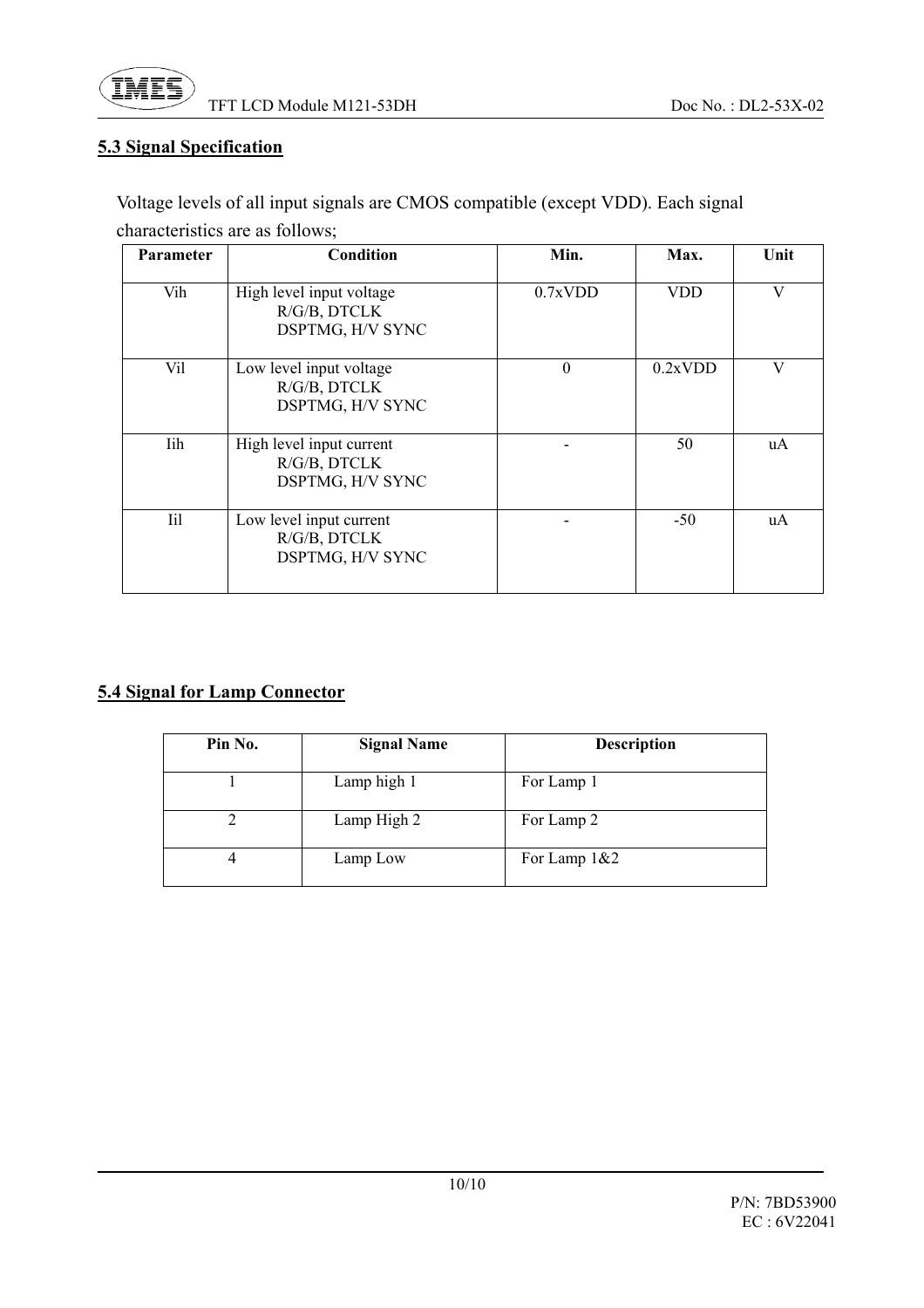| <b>Parameter Name</b>                   | <b>Symbo</b> | Min.       | Typ. |           | Unit        | <b>Note</b>                                                                                                  |
|-----------------------------------------|--------------|------------|------|-----------|-------------|--------------------------------------------------------------------------------------------------------------|
|                                         |              |            |      | Max.      |             |                                                                                                              |
| CFL Kick-off Voltage                    | Vs           |            |      | 1,100     | <b>Vrms</b> | $\frac{\text{T}_{\text{amb}}=25 \text{deg} \text{C}^{*4}}{\text{T}_{\text{amb}}=0 \text{deg} \text{C}^{*4}}$ |
|                                         |              |            |      | 1,500     |             |                                                                                                              |
| CFL Discharge Current<br>(per one lamp) | Icfl         | $1.5^{*6}$ |      | 5.5       | mArms       | Total operating range                                                                                        |
|                                         |              | ۰          | 5.0  |           |             | Screen $250cd/m^2$ ,<br>at $T_{amb} = 25 \text{degC}$                                                        |
| CFL Discharge Voltage                   | Vcfl         |            | 650  |           | <b>Vrms</b> | Screen $250cd/m^2$ ,<br>at $T_{amb} = 25 \text{degC}$                                                        |
| <b>CFL Power Consumption</b>            | Pcfl         | ۰          | 6.5  |           | W           | Screen $250cd/m^2$ ,<br>at $T_{amb} = 25 \text{degC}$                                                        |
| CFL Discharge Frequency                 | Fcfl         | 30         | 40   | $70^{*6}$ | kHz         | Reference <sup>*5</sup>                                                                                      |

#### **6. Lamp Interface Specification and Guide Line for CFL Inverter**

Note

- \*1 All of characteristics listed are measured under the condition using the IMES inverter(IMES P/N 6M000704).
- \*2 In case of using an inverter other than listed, it is recommended to check the inverter carefully. Sometimes, interfering noise stripes appear on the screen, and substandard luminance or flicker at low power may happen.
- \*3 In designing an inverter, it is suggested to check safety circuit very carefully. Impedance of CFL, for instance, becomes more than 1 [M ohm] when CFL is damaged.
- \*4 Generally, CFL has some amount of delay time after applying kick-off voltage. It is recommended to keep on applying kick-off voltage for 1 [Sec] until discharge.
- \*5 CFL discharge frequency must be carefully chosen so as not to produce interfering noise stripes on the screen.
- \*6 Reducing CFL current increases CFL discharge voltage and generally increases CFL discharge frequency. So all the parameters of an inverter should be carefully designed so as not to produce too much leakage current from high-voltage output of the inverter.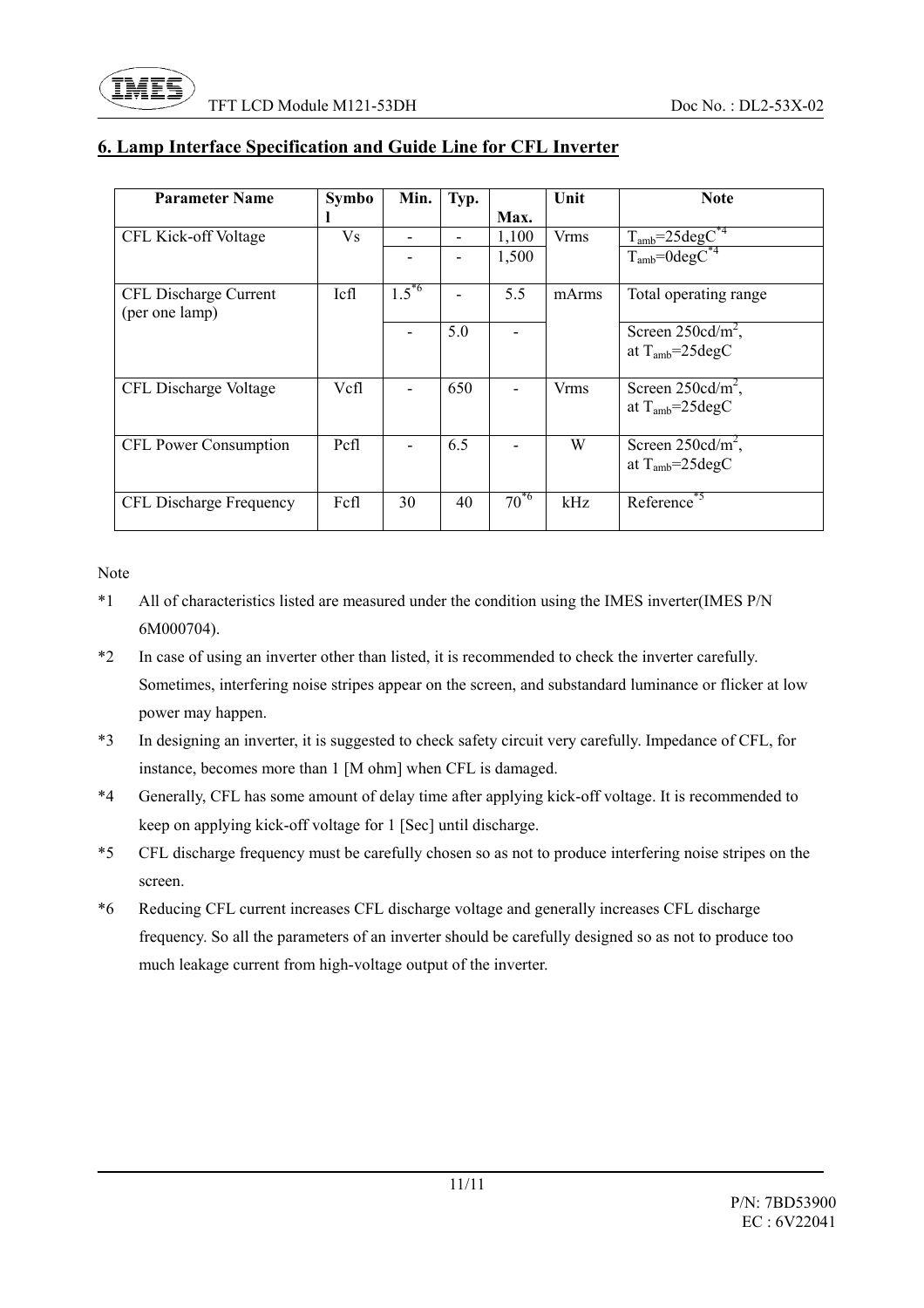

## **7. Interface Timings**

| <b>Symbol</b>            | <b>Signal Description</b>  | <b>MIN</b>   | <b>TYP</b>      | <b>MAX</b>     | <b>UNIT</b>   |
|--------------------------|----------------------------|--------------|-----------------|----------------|---------------|
| $f_{dck}$                | <b>DTCLK</b> frequency     | 36.00        | 40.00           | 40.20          | <b>MHz</b>    |
| $t_{ck}$                 | DTCLK cycle time           | 23.81        | 25.00           | 27.77          | nsec          |
| $t_{\rm wd}$             | <b>DTCLK</b> low width     | 5.00         |                 |                | nsec          |
| $t_{\rm wch}$            | <b>DTCLK</b> high width    | 5.00         |                 |                | nsec          |
| Duty-dck                 | DTCLK Duty(tckl/tck)       | 40           | $\overline{50}$ | 60             | $\frac{0}{0}$ |
| $t_{ds}$                 | Data set up time           | 5.00         |                 |                | nsec          |
| $t_{dh}$                 | Data hold time             | 5.00         |                 |                | nsec          |
| $t_{\rm rdt}$            | <b>DSPTMG</b> rise time    |              |                 | 5.00           | nsec          |
| $t_{\text{fdt}}$         | <b>DSPTMG</b> fall time    |              |                 | 5.00           | nsec          |
| $t_{\rm{dts}}$           | DSPTMG set up time         | 5.00         |                 |                | nsec          |
| $t_{\text{dth}}$         | <b>DSPTMG</b> hold time    | 5.00         |                 |                | nsec          |
| $t_{x}$                  | X total time               | 848          | 1056            | 1088           | tck           |
| $t_{\rm acx}$            | $\overline{X}$ active time |              | 800             |                | tck           |
| $t_{\text{blox}}$        | X blank time               | 48           | 256             | 288            | tck           |
| $H_s$                    | H-sync frequency           | 35.16        | 37.88           | 38.46          | <b>KHz</b>    |
| $H_{w}$                  | H-sync width               | 8            | 128             | 152            | tck           |
| $\mathbf{H}_{\text{fp}}$ | H-sync front porch         | 8            | 40              | 272            | tck           |
| $H_{bp}$                 | H-sync back porch          | 8            | 88              | 272            | tck           |
| $t_{y}$                  | Y total time               | 611          | 628             | 1025           | tx            |
| $t_{acy}$                | Y active time              |              | 600             |                | tx            |
| $t_{\rm bly}$            | Y blank time               |              | 28              |                | tx            |
| $\rm V_{sync}$           | Frame rate                 | 56.25        | 60.00           | 61.00          | Hz            |
| $\rm V_w$                | V-sync width               | $\mathbf{1}$ | $\overline{4}$  | $\overline{7}$ | Tx            |
| $V_\mathrm{fp}$          | V-sync front porch         | $\mathbf{1}$ | $\mathbf{1}$    | 415            | Tx            |
| $V_{bp}$                 | V-sync back porch          | 9            | 23              | 29             | Tx            |

Basically, interface timings should match the VESA 800 x 600 60Hz manufacturing guideline timing.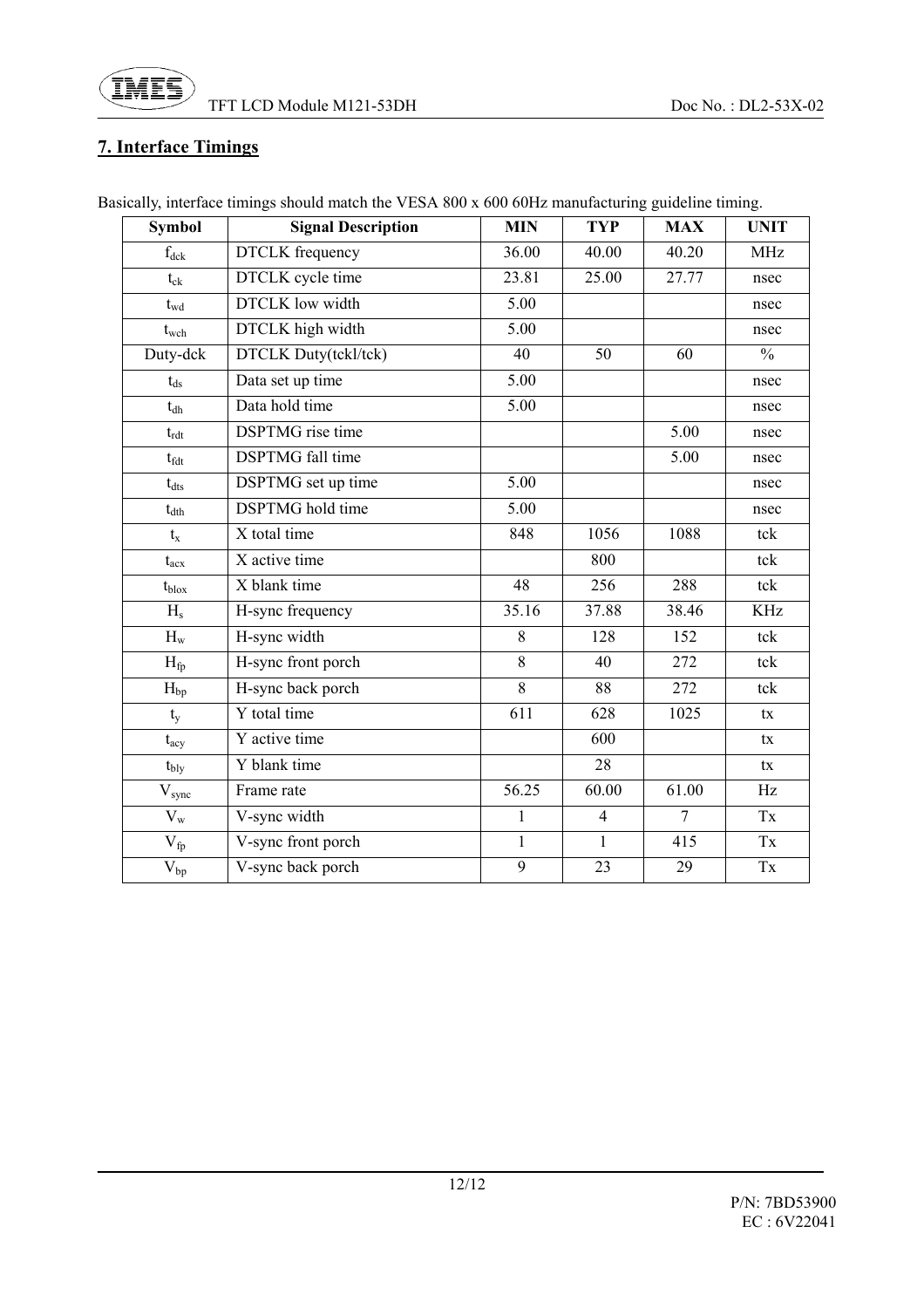

## **7.1 Vertical Timing**



## **7.2 Horizontal Timing**

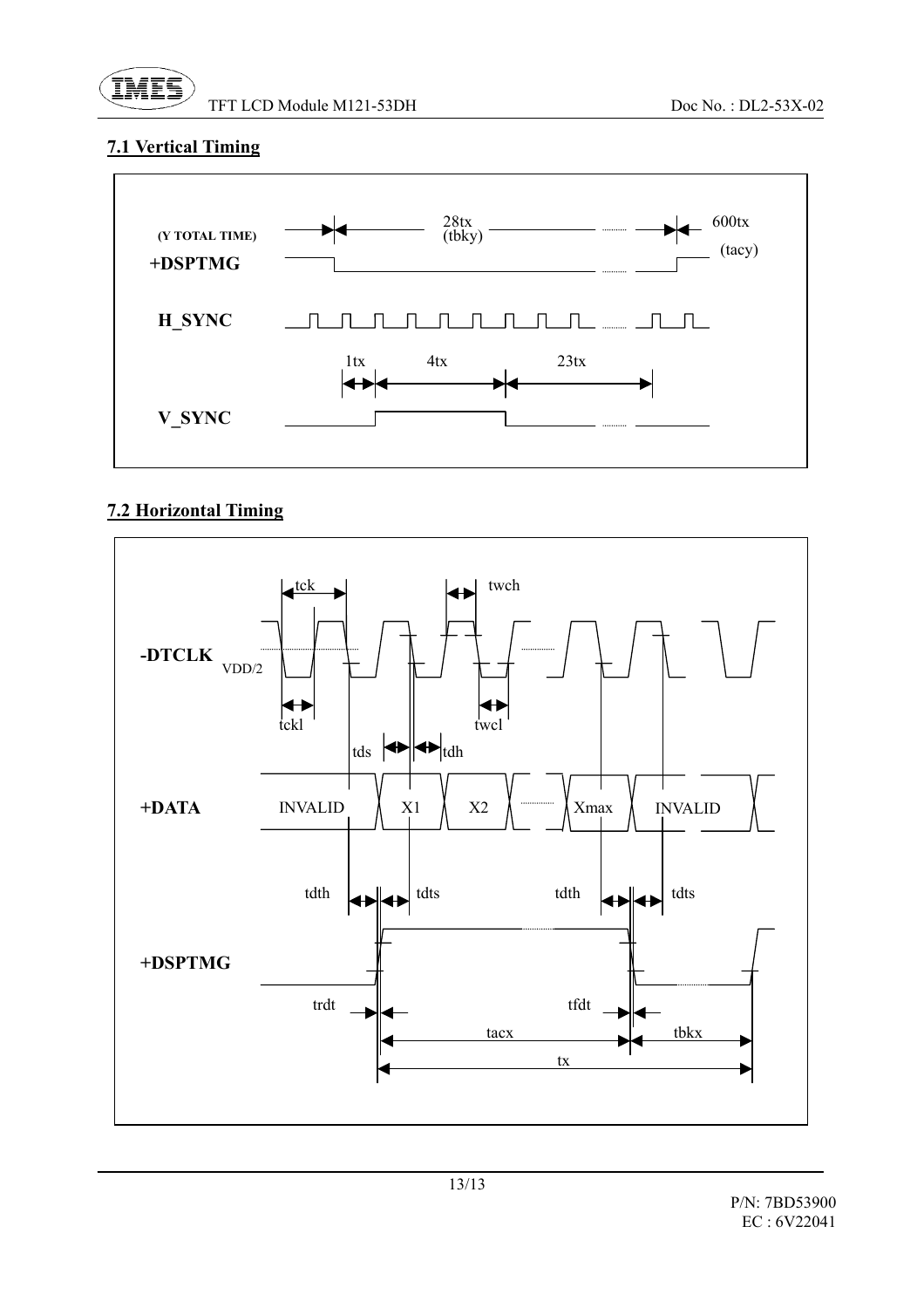

## **8. Power Requirement**

| <b>SYMBOL</b> | <b>PARAMETER</b>                            | <b>MIN</b> | TYP    | <b>MAX</b> | <b>UNIT</b>  | <b>CONDITION</b>                         |
|---------------|---------------------------------------------|------------|--------|------------|--------------|------------------------------------------|
| <b>VDD</b>    | Logic/LCD Drive Voltage                     | $+3.0$     | $+3.3$ | $+3.6$     | $\mathbf{V}$ | Load Capacitance<br>20uF                 |
| <b>PDD</b>    | <b>VDD</b> Power                            | 0.82       | 0.93   | 1.05       | W            | 64-Gray Scale<br>(Note 1)                |
| <b>PDD</b>    | <b>VDD</b> Power                            | 1.15       | 1.35   | 1.5        | W            | Sub-pixel<br>vertical stripe<br>(Note 1) |
| PDDmax        | VDD Power max                               |            |        | 1.63       | W            | Sub-pixel<br>vertical stripe<br>(Note 2) |
| <b>IDDmax</b> | <b>IDD</b> Current max                      |            |        | 454        | mA           | Sub-pixel<br>vertical stripe<br>(Note 2) |
| PL            | Lamp Power                                  |            | 3.25   |            | W            | Per one lamp                             |
| PDD+PL        | <b>Total Power</b>                          |            | 7.85   |            | W            | Two lamps                                |
| VDDrp         | Allowable Logic/LCD Drive<br>Ripple Voltage |            |        | 100        | $mVp-p$      |                                          |
| <b>VDDns</b>  | Allowable Logic/LCD Drive<br>Ripple Noise   |            |        | 100        | $mVp-p$      |                                          |

Note 1: VDD=+3.3V

Note 2: VDD=+3.6V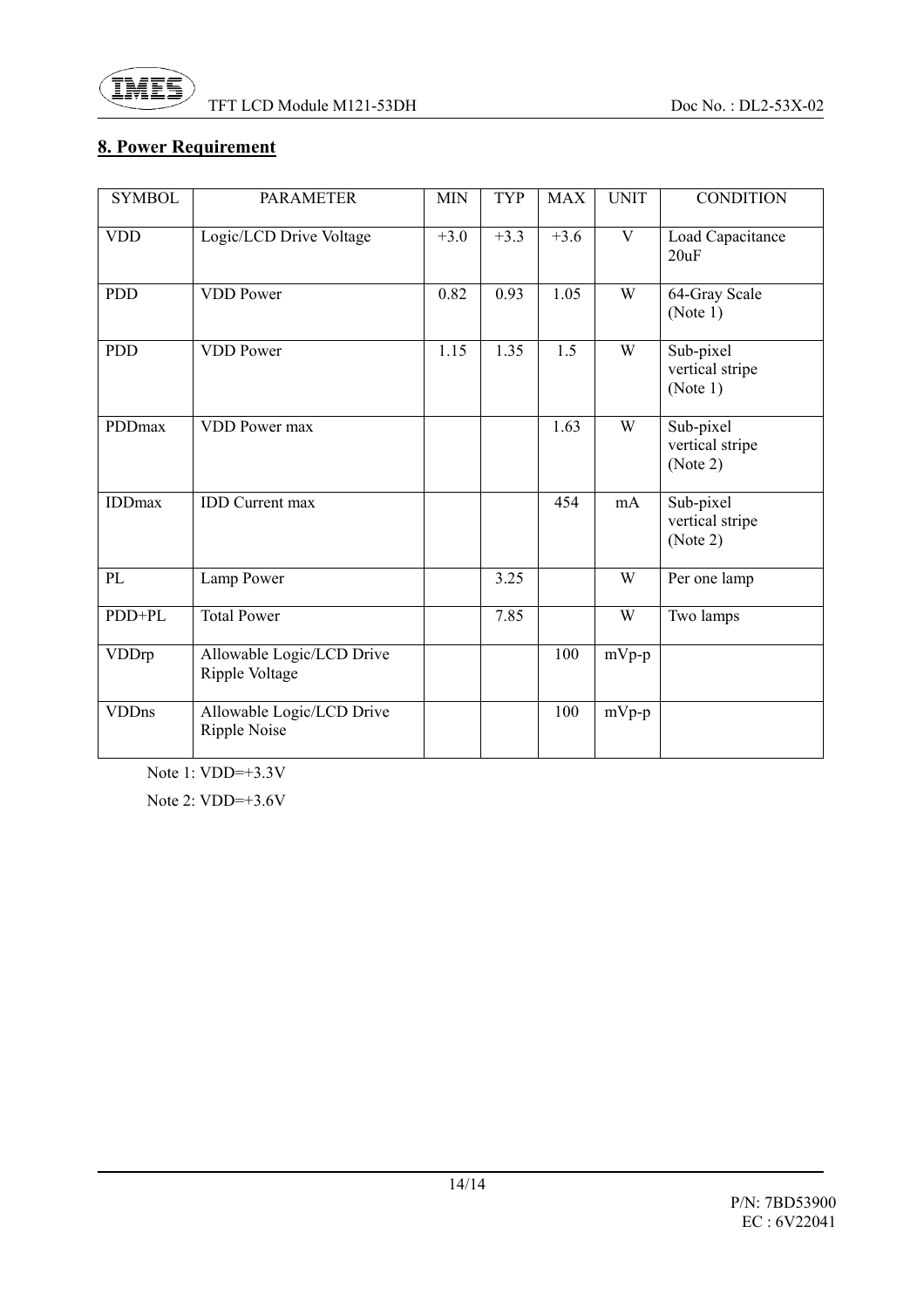

## **9. Power ON/OFF sequence**

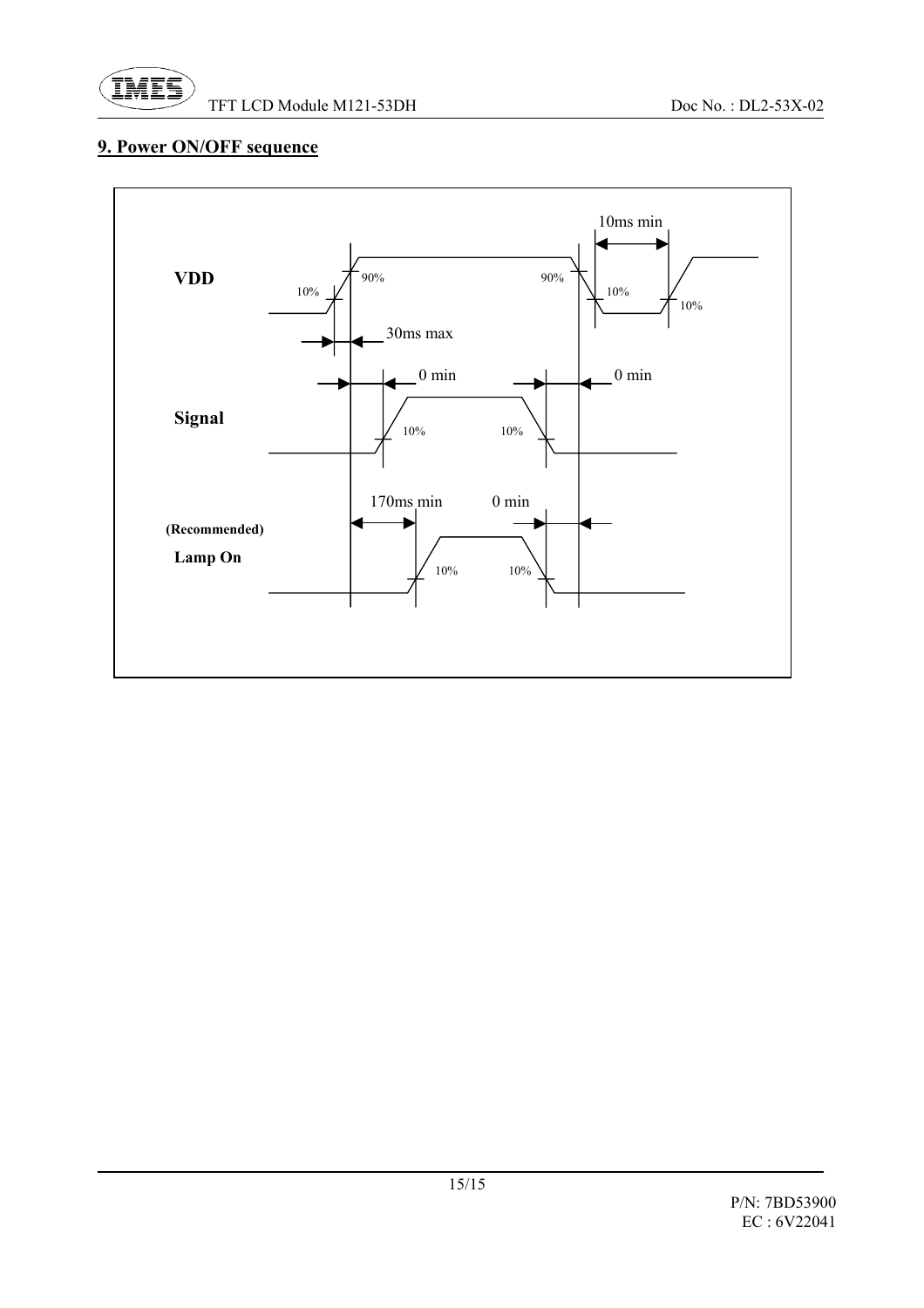#### **10. Handling Precautions**

- l) Since front polarizer is easily damaged, pay attention not to scratch it.
- 2) Be sure to turn off power supply when inserting or disconnecting from input connector.
- 3) Wipe off water drop immediately. Long contact with water may cause discoloration or spots.
- 4) When the panel surface is soiled, wipe it with absorbent cotton or other soft cloth.
- 5) Since the panel is made of glass, it may break or creak if dropped or bumped on hard surface.
- 6) Since CMOS LSI is used in this module, take care of static electricity and insure human earth when handling.
- 7) Do not open nor modify the Module Assembly.
- 8) Do not press the reflector sheet at the back of the module to any directions.
- 9) In case if a Module has to be put back into the packing container slot after once it was taken out from the container, do not press the center of the CFL Reflector edge. Instead, press at the far ends of the CFL Reflector edge softly. Otherwise the TFT Module may be damaged.
- 10) At the insertion or removal of the Signal Interface Connector, be sure not to rotate nor tilt the Interface Connector of the TFT Module. Also be sure to support the metal frame of the TFT Module (by hand, for example) just at the reverse side of the Connector so that the Module itself is not twisted nor bent Otherwise the TFT Module may be damaged.
- 11) At and after installation of the TFT Module into an enclosure ( Notebook PC Bezel, for example), do not twist nor bent the TFT Module even momentary. At designing the enclosure, it should be taken into consideration that no bending/twisting forces are applied to the TFT Module from outside. Otherwise the TFT Module may be damaged.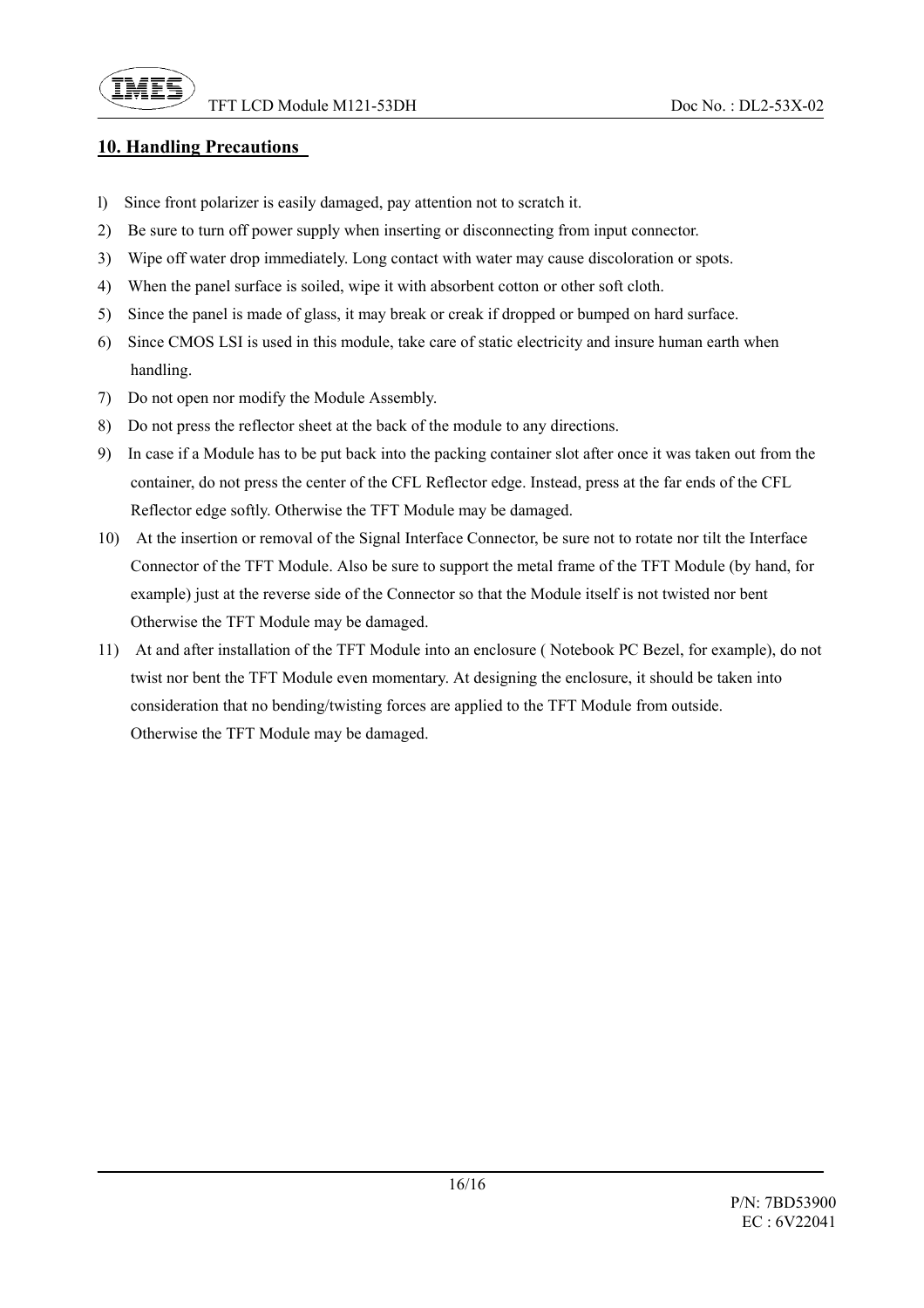- The information contained herein is presented only as a guide for the applications of our products. No responsibility is assumed by IMES and IBM for any infringements f patents or other right of the third partied which may result from its use. No license is granted by implication or otherwise under any patent or patent rights of IMES and IBM or others.
- **-** The information contained herein may be changed without prior notice. It is therefore advisable to contact IMES before proceeding with the design of equipment incorporating this product.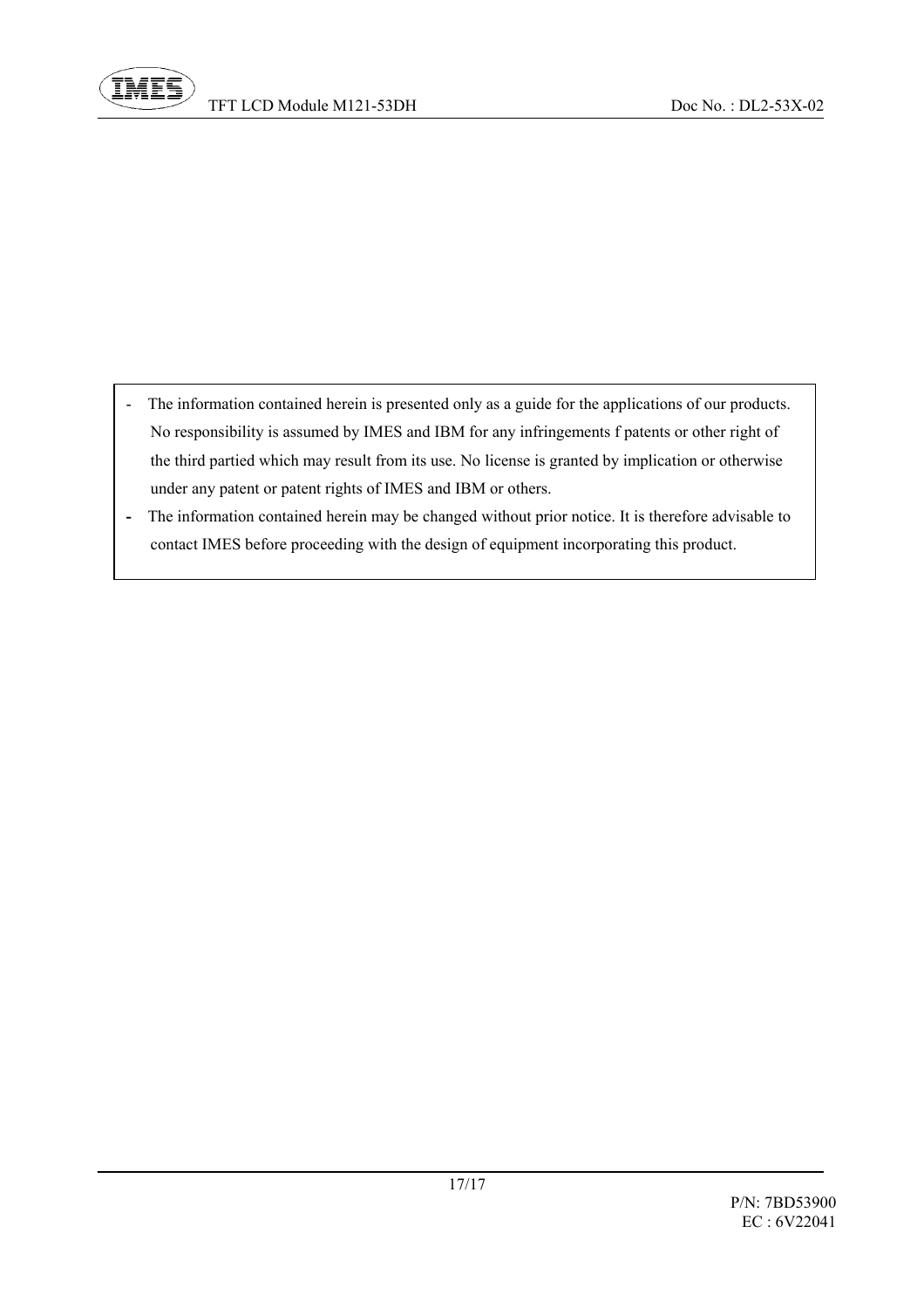

## **11. Reference Drawing**